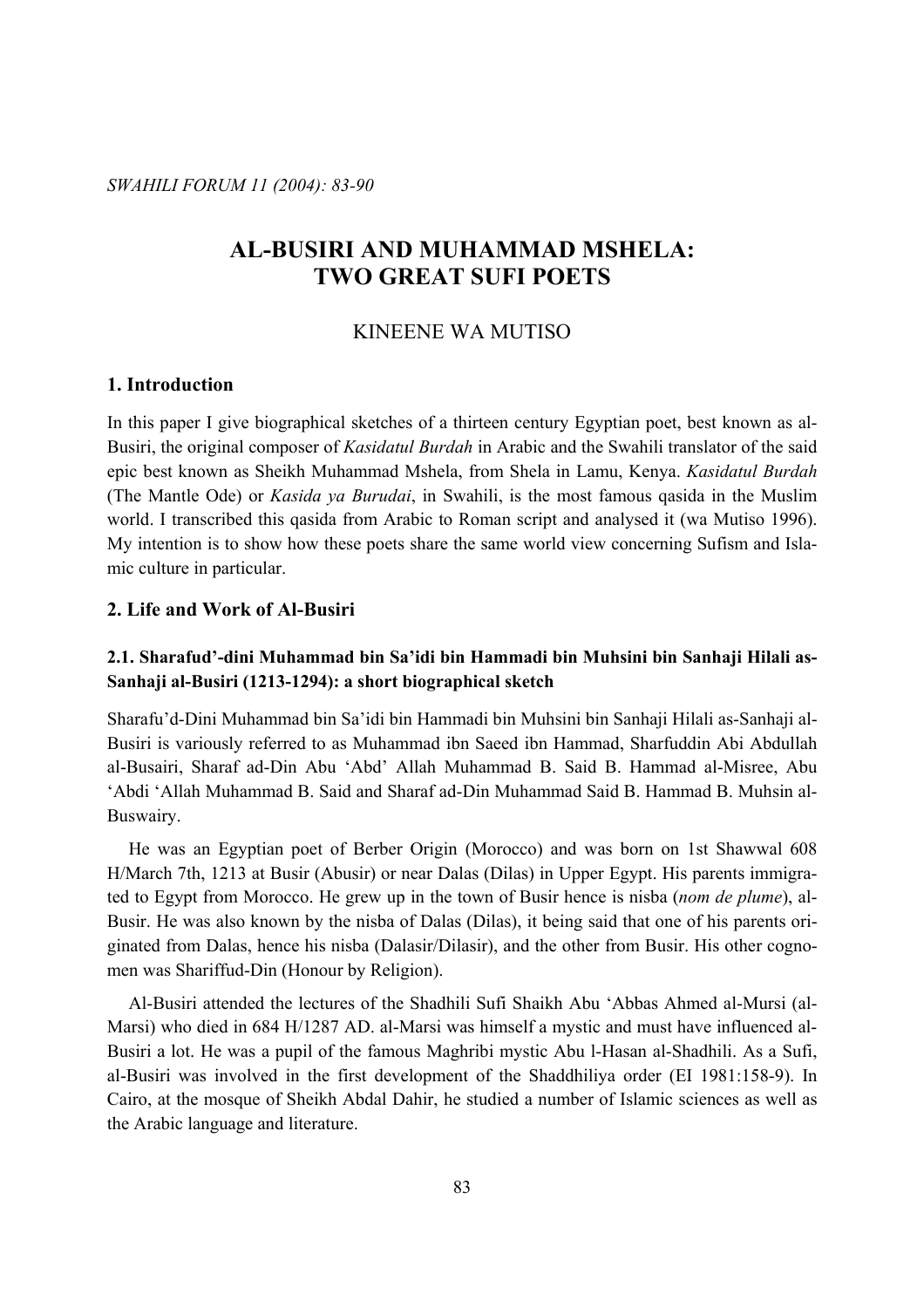Like Mshela, he studied principles of Islamic jurisprudence, history and development of Islamic thought, Qur'anic exegesis and recitation, the Hadith, classical Arabic Literature and Linguistics, logic and Sufism.al-Busiri's Sufi tutor, al-Mursi, was a well-known interpreter of the *Holy Qur'an* in Alexandria. He, al-Busiri, had his early education in the traditional religious schools of his time. By the time he was thirteen, he had committed the *Holy Qur'an* to memory and was studying the allied religious disciplines particularly the Hadith (the Traditions of the Prophet Mohammed). He had a thorough knowledge of the *Holy Qur'an* and the Traditions and he soon attained the fame of being a religious divine and a renowned traditionist. He also learnt Sufism and calligraphy, which in those days was regarded a dignified avocation of the learned. He, like Mshela, became a skilled calligrapher, a notable Sufi, a Traditionist and a celebrated reciter of the *Holy Qur'an*.

 Al-Busiri also had keen interest in the study of Oriental languages. He, however, was not highly educated, by those days' standards, for he was not assigned a teaching post which was considered the best job for a highly educated person, by then. He came from a poor family and was forced by circumstances to earn his living at an early age. He earned his bread by doing some calligraphy work. He also worked as a copyist and scribe.

His fame, however, depends not so much on his proficiency in calligraphy but on several eulogistic poems which he wrote about the Prophet Muhammad. He spent ten years in Jerusalem and then resided at Medina before settling at Bilbis (a town in the eastern Nile delta), where he once held a minor administrative job of an accountant in the office of his patron, the Mamluk Minister, Zainuddin Yaqub bin Zubair (a court minister). This minister knew the poetic talents of al-Busiri and persuaded him to compose occasionally poems for which he would often richly reward him. It was in Bilbis where he first earned living as a scribe and calligrapher. He soon rose to the rank of court poet. In Bilbis (Bilbays) he used to challenge his Christian and Jewish workmates on the *Torah* and the *Holy Bible*. Their challenge inspired him to study both Christianity and Judaism.

 Al-Busiri was a short and thin man whom people used to ridicule. He, however, used to fight them back with a lashing tongue calling them anything bad under the sun. Most people hated him because of his arrogance and his lashing tongue.

 In his poetry, the praised the wealthy and the powerful of his country and that earned him money and prestige. He was known to have liked being dependent on others for material gains. He did not like being a husband. He wished he did not marry and had no children. He wished his wife was barren and that he was somebody's servant rather than a father. He even wished he was a homosexual, like most of the Sufis of those days (Kilani 1973:22).

 He never settled in one place permanently but travelled throughout Egypt praising wealthy people with his poems. He, for example, praised the mayor of al-Mahala, a town in South-East of Cairo, and the mayor paid him a monthly salary.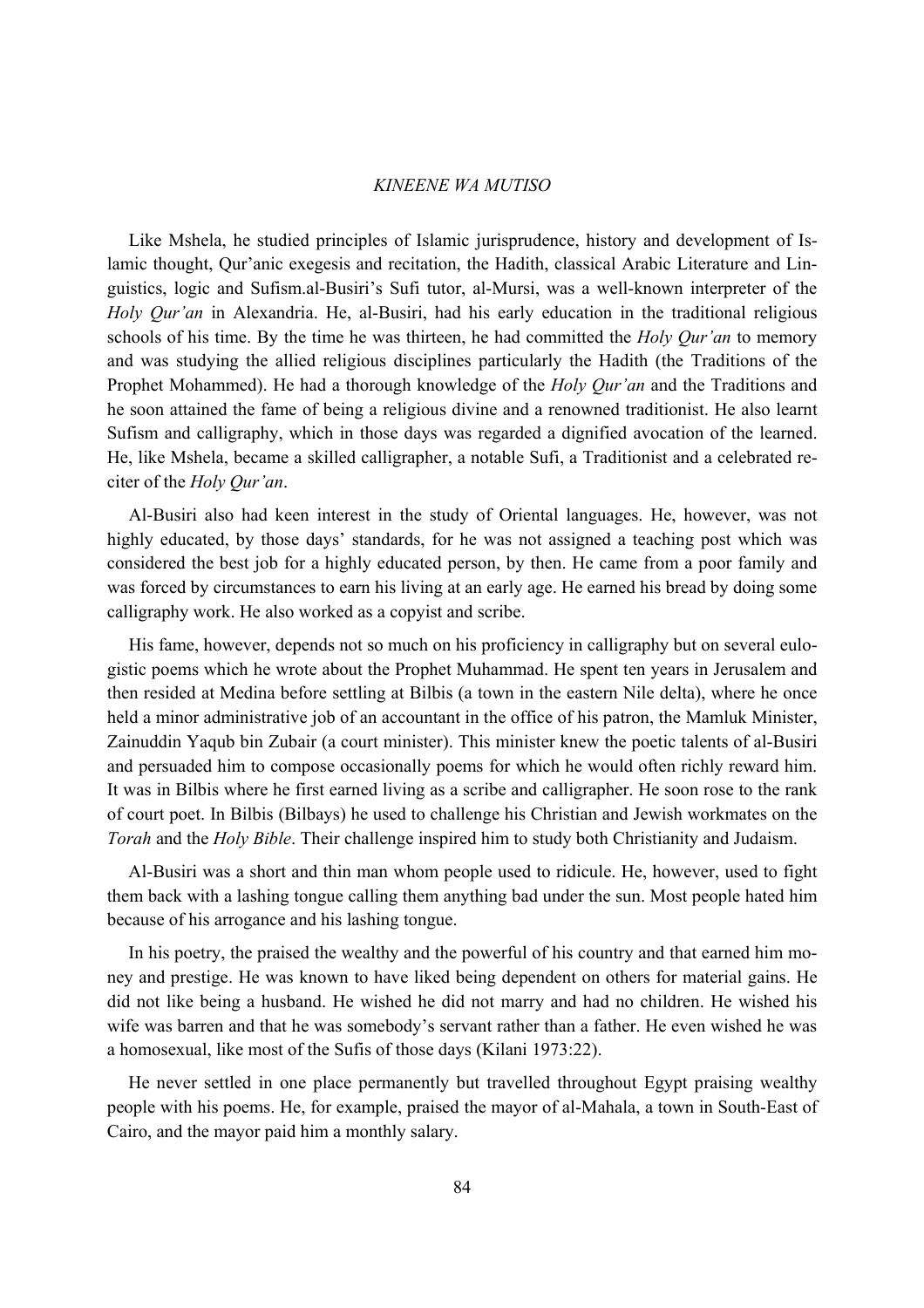#### *AL-BUSIRI AND MUHAMMAD MSHELA*

 He used to get angry with the mayor whenever he delayed his salary. He hated the Christians of al-Mahala, who worked at the mayor's office. Even after leaving al-Mahala, he never forgave those Christian working mates. His hatred for these Christians is evident in his poetry (see Wamutiso 1985:171-177). In his old age, he became more devoted to Islam and had contacts with Abdal-Salam bin Mashish al-Husun, a Muslim leader, like his mentor - Abul 'Abbas Ahmad al-Mursi al-Ansari.

 Like Muhammad Mshela, he belonged to the Shafiite School of Law and was a Sufi from the Shadhiliyah order and wrote many poems. The praise of the Prophet surpasses in quality all other themes in his works. His other themes consist of praise, satire, responses to Christians and Jews and humour. Most of his poems were written at the desire and suggestion of Zainuddin Yaqoob bin Zubair.

 Citing ibn Hajr al-Haythami, Lubis (1983:10) says that al-Busiri's excellence is not in poetry but also in prose. Muhammad Sayyid Kilani (1973), however, rejects this opinion since there is no work in prose by al-Busiri and the prose he wrote as a commentary on his poem, *al-Makhraj wa al-Mardud 'ala al-Nasara wa Yahud* does not show his excellence in writing. The first edition of the *EI Vol.I* (1911-38:252, 804) has an article by the late Rene Basset, on al-Busiri. In this article, Rene Basset claims that al-Busiri's grave is near that of the Imam as-Shafii, i.e. at Cairo. The same opinion has been echoed in the Arabic version of the Encyclopaedia *DMI Vol. IV* (1933:329) and in the famous Carl Brockelmann´s *Geschichte der arabischen Litteratur*. In the Urdu Encyclopaedia, *UDMI Vol.V* (1971:52) again, the same opinion is repeated. Other sources, however, establish that al-Busiri's grave is in Alexandria and not in Cairo.

 Sa'adat Ali Basha Mubarak (1886-88:70), for example, says that al-Busiri's tomb is in Alexandria and that the late Said Basha renewed Masjid al-Busiri and allocated it funds that could keep up its ceremonials and that he made arrangements for perpetual lectures therein. Zaki Mubarak (1935b:141) also confirms that al-Busiri's tomb is in Alexandria and that a big mosque is attached to it. He points out that in this mosque, religious education is imparted.

 During my research in both Cairo and Alexandria I was able to confirm that al-Busiri's grave is not near that of the Imam as-Shafii, as claimed in the *EI* (1911-38:108) or by other scholars like Knappert (1971b:167). al-Busiri died at Alexandria and his grave is famous and is visited by pilgrims. It is found in Alexandria's old city centre, near the mosque of Shadhili Sufi Shaikh Abu 'Abbas Ahmed al-Mursi al- Shadhili(al-Marsi). His Mosque-Mausoleum is said to contain *baraka* (blessings) and is today primarily visited by women carrying their little children.

 Some scholars confuse Abul Qasim Hibat Allah bin Ali bin Masud al-Ansari al-Khazraji al-Munastiri (d. 1201 AD), who is also called al-Busiri and was a much more senior scholar than al-Busiri, with al-Busiri. al-Khazraji is called al-Busiri because his grandfather, Masud migrated from Munastiri to Busir Quridis (al-Iskandari/al-Inani (1950:312). It is also possible that the view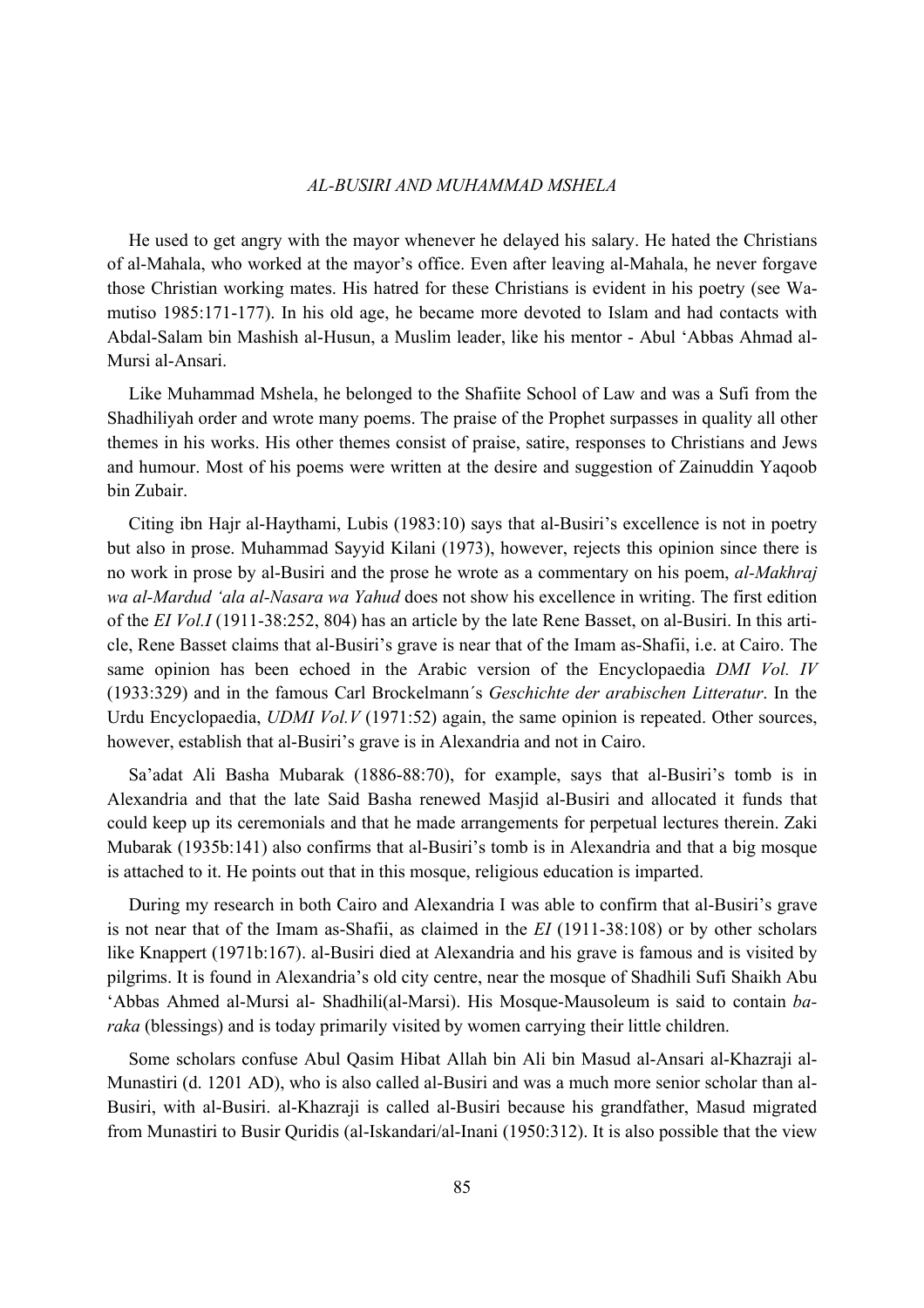that al-Busiri's tomb is in Cairo is based on what the widely read and travelled Louis Massignon wrongly wrote in his famous study on the Cairene cemeteries.

### **2.2. Al-Busiri's works**

Al-Busiri's works can be divided into two periods: those he wrote before and those he wrote after his pilgrimage. Among those he wrote before his pilgrimage are: *al-Qasidah al-Lamiyah, al-Qasidah al-Haiyah, al-Qasidah al-Daliyah* and *al-Qasidah al-Mimiyah.* The works he wrote after the pilgrimage are: *al-Qasidah al-Hamziyyah (Umm al-Qura fi Madh Khayr al-Wara), al-Qasidah al-Baiyah* and *al-Qasidah al-Mimiyah (al-Kawakib al-Durriyah fi Madh Khayr al-Bariya* or *al-Burdah). al-Qasidah Hamziyyah* is also referred to as *Hamziya fi'l Madaih la-Nabawiya*, *Banat Su'ad al-Qasidah al-Khamriya, al-Qasida al-Mudariyya fi'l-salat 'ala Khayr al-Bariyya, al-Qasidah Ya'iyya* and *al-Tawassul bi 'l-Kur'an.* A number of his contemporary Sufis are said to have been active promoters of his immortal *Burdat al-Madih*, which he composed in while he was living in Madinah and is an imitation of Ka'b bin Zuhair's celebrated ode, *Dhukhr al-Ma'ad 'ala wazn Banat Su'ad*

### **3. Life and Work of Muhammad Mshela**

#### **3.1. Sheikh Muhammad bin Athman Hajji al-Hilali Mshela (1840-1930)**

Sheikh Muhammad bin Athman was born in Shela in c. 1840 and died in Shela at the age of about ninety years (1930). His grave can still be seen behind the Shela Mosque. Mshela is his *non de plume.* He received all his education in Shela and Lamu and never travelled a lot. He dearly loved the Prophet Muhammad and was a *Hafidh Qur'an* (one who has committed the whole of the *Holy Qur'an* to memory). Committing the whole *Holy Qur'an* to memory is an archetypal idea. According to Caliph 'Uthman, the Prophet is related to have once said, "The best person amongst you is he who has learnt the *Qur'an* and teaches it".

 Sheikh Muhammad bin Athman was also a *twabibu* (a doctor of medicine or one who practices the "Science of Medicine") in Shela. His wife, Fatmah binti Abdallah, relates that on every Thursday evening, he used to pray and on the eve of Friday morning, he would actually see the Prophet Muhammad. He was a Sufi and he used to get revelations about the future events from the Prophet Muhammad and his *Maswahaba* (Companions and Associates). He once dreamt that Sayyidna 'Ali gave him a *Kijojo* (a kind of bread). When he woke up, he narrated this to his Sheikh. His Sheikh's interpretation was that the Prophet Muhammad was going to make him (Sheikh Muhammad bin Athman) a great scholar.

 According to my informants in Shela, Mshela had the secret of the revealed knowledge and at one time, he heard a lizard 'crying' and this worried him a lot. He was so confused about this in-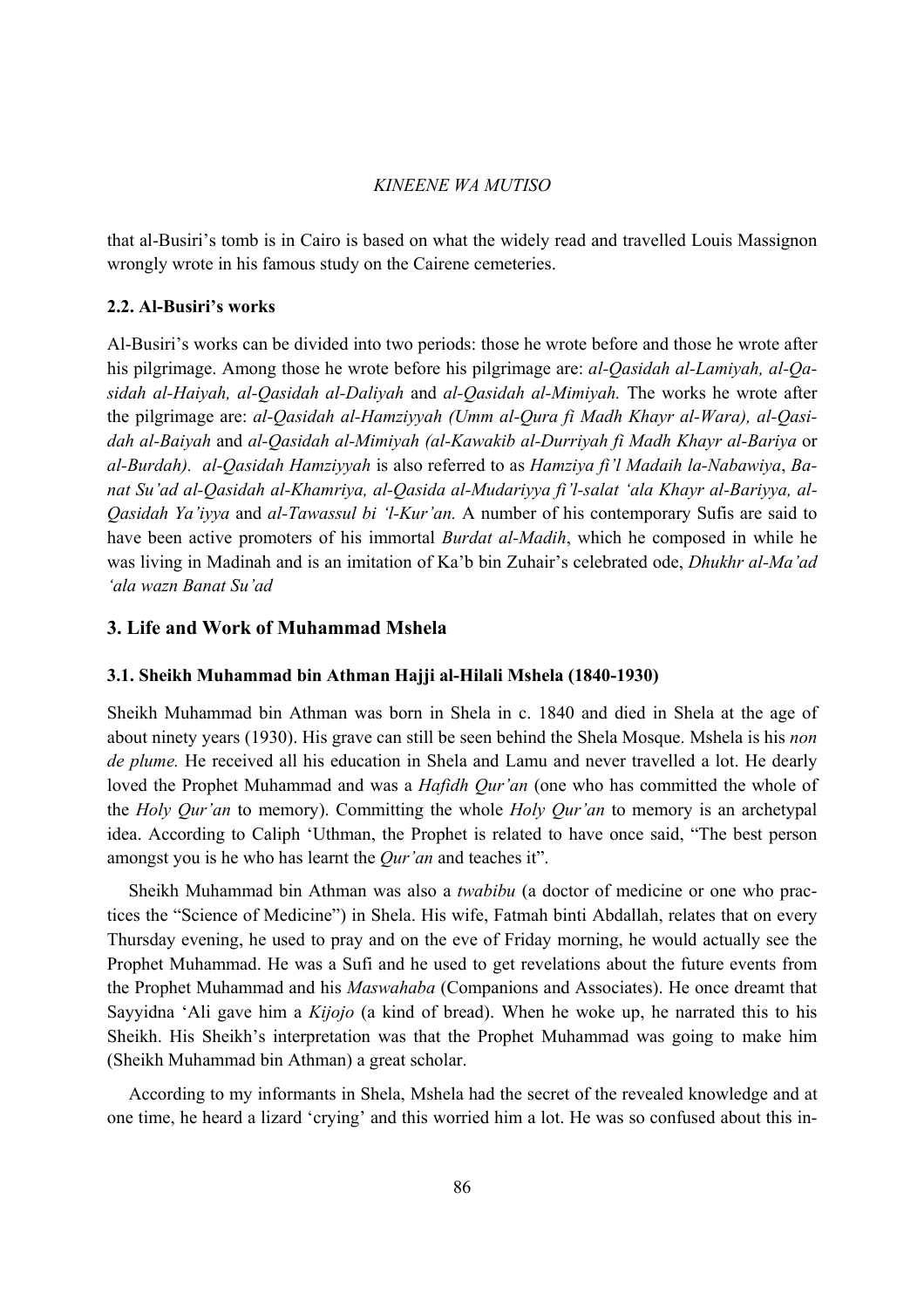#### *AL-BUSIRI AND MUHAMMAD MSHELA*

cident. When his wife, Fatmah, enquired from him what was bothering him, he refused to reveal to her what had happened. After a short time, Sheikh Muhammad died. It was then when a close friend and a relative of his, whom he (Sheikh Muhammad) had revealed to him what had happened, informed Fatmah that the lizard's 'cry' was a premonition warning of a great impending doom.

 According to his son, Muhamad bin Athman Hajji, now living in Mombasa and also an *Hafidh Qur'an,* he had a good knowledge of the science of Astronomy. He was quite jovial, humble, God-fearing, generous, caring, honest, responsible, dependable, kind-hearted, and hard-working. He was quite rich but he spent his riches on the poor. He used to treat the sick free of charge.

 Mshela, according to my Shela informants, had three wives (some informants claimed he had concubines) - Binti Ali Kadhi, Fatmah binti Abdullah and Bi. Khadijah Hassan (Mwana Kha). He dearly loved them all. He lived with his first wife Binti Ali Kadhi almost all his life. His last wife died recently.

 For a long time, he wished to get a child. He prayed to God day and night. After some time, he dreamt and in his dream, the Prophet Muhammad appeared to him the same way he appeared to al-Busiri, and informed him that he would get a son and that he should call him Muhammad. In 1923 he, indeed, got a son and called him Muhammad.

 Although he had sworn to educate his son very well, at the age of four years, he could not pronounce the *Shahadah*. He again prayed to God and in his dream the Prophet Muhammad appeared again to him and advised him to spit on his son. He did so and held a party and then took the child to school. He gave his son a second name, Faraji. His full name was, therefore, Muhammad bin Muhammad Athman (Faraji). Mshela died when Faraji was about six years. After his father died, Faraji was taken by his uncle Bwana Maka, who brought him up. Bwana Maka was a taxi driver in Mombasa and he is the one who educated Faraji.

 According to Sheikh Ahmad Sheikh Nabhany, Faraji and him worked in Lamu as coconut plantation consultants. They were recruited on the same day at Kipini, by one Young, an agricultural officer by then. Mr. Faraji later joined Matuga Agricultural College to study horticulture, focusing his studies on citrus cultivation. He later worked with Kenya Ports Authority. He married Bi. Rukiya Ali al-Bakary with whom they got four children (three sons and one daughter). With his second wife, B. Kalathumi Basalama, they got seven children (three daughters and four sons). He got (a son) with his third wife, Bi. Saida and when he (Faraji) died in Mombasa, in 1993, he was still with his second and third wives. As we can see from the above information, although Sheikh Muhammad took long time to get children, he had many grand children (one of his grandchildren was also called Muhammad).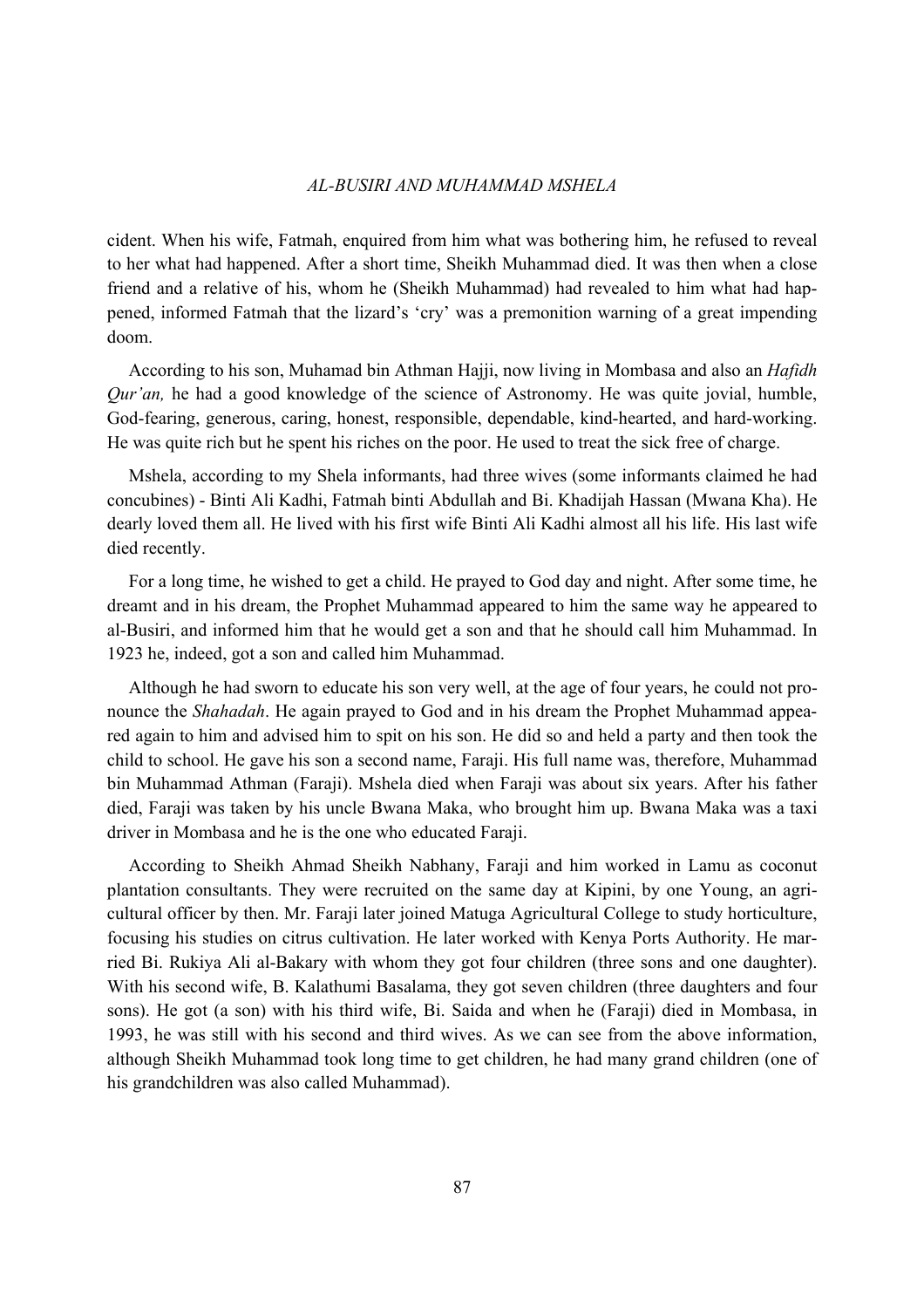Mshela's second wife, Fatumah binti Abdullah bin Muhammad Fadhil, bore him a daughter by the name Siti Amama. Muhammad died before she was born. According to my informants in Shela, somebody sat on this girl while she was sleeping. She got sick and later died.

 Athman was Sheikh Muhammad's son by a different wife. He is the current Imam of Anisa Mosque Bondeni, Mombasa. I was fortunate to interview him. As mentioned earlier, he is *Hafidhi Qur'an* and one of the most prominent Swahili Muslim scholars in Mombasa.

 Some of the students of Sheikh Muhammad are Sheikh Muhammad bin Amin, Sheikh Ahmed bin Ali, Sheikh 'Umar bin Ali bin Athman Zakwany, Ahmad Bwana bin 'Umar, among others. His student, Sheikh Muhammad Amin (Imam Karia) was quite famous in Shela. Imam Karia taught Mwalimu Amati Shafi and Muhammad Umar al-Amudy, among others. Mwalimu Amati Shafi is still a teacher in Shela and is a notable scholar. He informed me that he gathered a lot of information about Sheikh Muhammad from his teacher Imam Karia.

 Sheikh Muhammad knew all types of Maulidis. Some of our informants claimed that he is the one who translated *Kasida ya Hamziyyah* into Swahili. One even claimed that he is the author of *al-Inkishafi* and some claimed that he used to perform miracles. He was recognized by all the Muslim scholars of Lamu. He neither talked volumes about himself nor craved for recognition. Some informants claim that he was intellectually better than his teachers.

 He completed his education under the guidance of the most notable Muslim scholars. During his youth, Lamu was most famous for many outstanding Muslim scholars and men of integrity and piety. Like al-Busiri, he covered a wide range of Islamic subjects like the Quranic exegesis, Arabic literature, the Islamic Traditions, Islamic Theology, Islamic law (Tawheed and Shariah), Medicine, Mathematics and Sufism.

 He shares two names with al-Busiri-Muhammad and Hilali and both had *nom de plume.* They were both visited by the Prophet Muhammad in their sleep and they were both rewarded in their dreams.

 He qualified as a *Mwanachuoni* (A Muslim scholar) and later became the most famous Lamu *Holy Qur'an* teacher. At the time when he was about to complete translating the *Holy Qur'an* from Arabic to Swahili, he invited the famous Muslim scholars to complete the task but they declined. They argued that he was the best qualified person for that job. He was fluent in both Arabic and Swahili.

### **3.2. Mshela's works**

He translated, Sheikh Mohammed al-Azabi's Arabic *Maulid* into Swahili, besides translating *Kasida ya Burudai* from Arabic to Swahili. He called his Swahili version of *Maulidi, Maulidi ya Dali (Maulidi* rhyming in letter *Da).*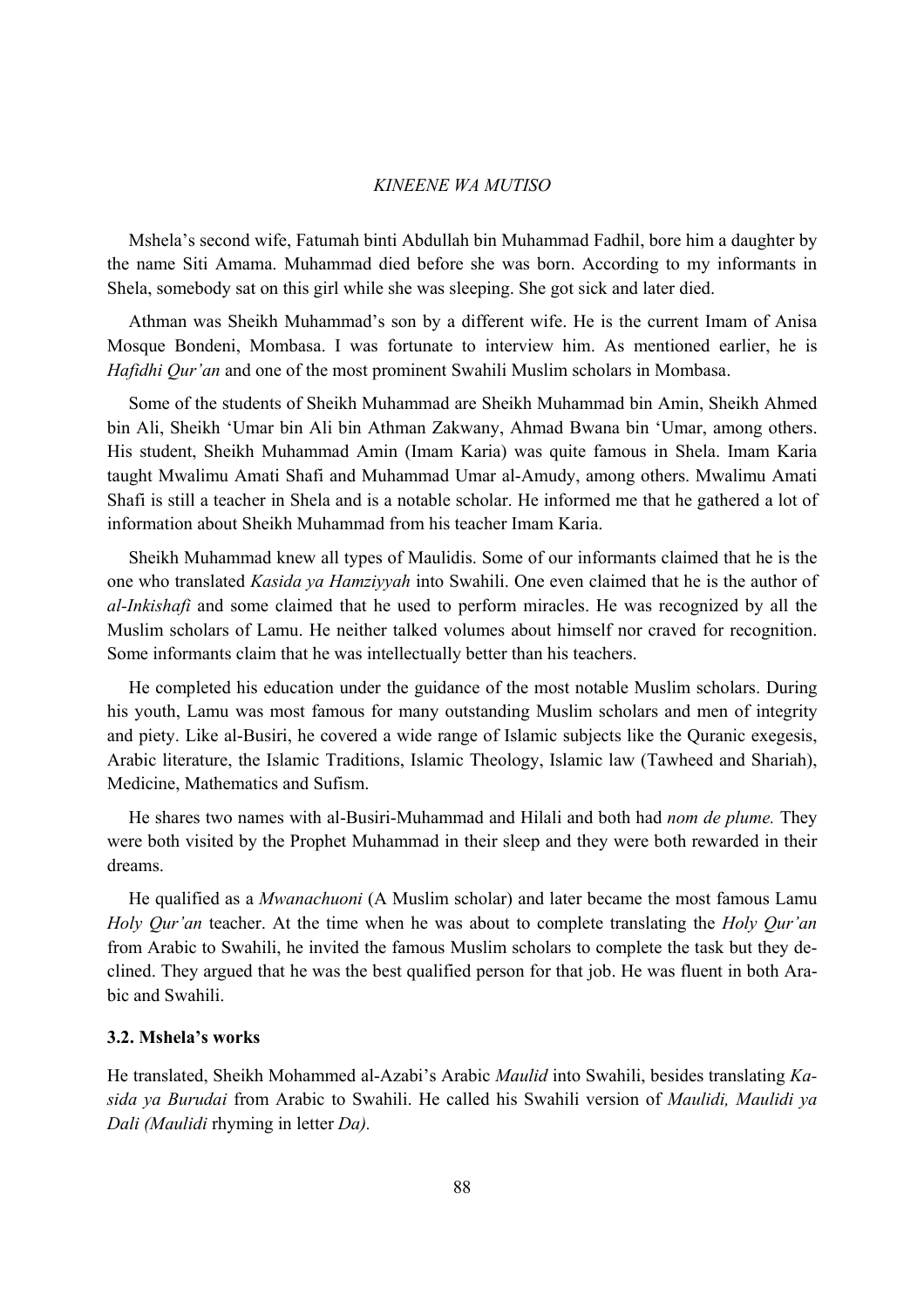#### *AL-BUSIRI AND MUHAMMAD MSHELA*

 *Maulidi ya Dali* has a prologue of the translator (23vss), (the translation, 125vss) and (the translator's epilogue, 53vss). The poem is divided into ten sections (excluding the prologue and the epilogue). Section one is in praise of the Allah and prayers to the Holy Prophet, section two about the creation of the Holy Prophet, section three explains his genealogy, section four is about his miraculous conception, section five about his miraculous birth, section six explains the miracles which accompanied his birth, section seven about his youth, section eight about his Ascension, section nine about his migration from Makkah to Madinah and section ten is about his noble qualities.

 Each verse has two lines of 15 mizani each. When this *Maulid* text is being recited, the participants stand up between verses 44 and 80. This stage is called Maqam - the point at which the actual birth of the Holy Prophet is mentioned. It is the stage or degree of the Sufi path.

 Sheikh Muhammad used to be a group leader of *Maulidi Barzanji,* and many other Maulidi recitations. During Maulidi competitions in Lamu, he always emerged the winner and was well recognized because of this fact. He was a renowned Swahili poet too. He translated *Kasida ya Burudai* from Arabic because, the *kasida* itself is a charm and he was a *twabibu.* 

He also translated from Arabic to Swahili a number of panegyrics on the Prophet Muhammad (*Khaswaisi*).

### **Abbreviations**

| ΕI          | $\overline{\phantom{0}}$ | Encyclopaedia of Islam                       |
|-------------|--------------------------|----------------------------------------------|
| DMI         | $\overline{\phantom{0}}$ | Dairat al-Ma 'arif al-Islamiyya Vol. IV 1933 |
| <b>UDMI</b> | $\sim$                   | Urdu Da'ira-i Ma'arif-i Islamiyya            |

### **References**

*Encyclopaedia of Islam*. 1913-1936 Volumes I – IV. 1965-1979. Leiden: E. J. Brill.

Kilani, Mohammed Said 1973. *Diwani al-Busiri*. University of Cairo. Cairo: Mustafa al-Babi al-Halabi and Sons Publishing Company.

Knappert, Jan 1971b. *Swahili Islamic Poetry* Vol. II: The Two Burdas. Leiden: E.J. Brill.

Lubis, Haji M.Bukhari 1983. *Qasidahs in honor of the Prophet: A Comparative study between al-Busiri al-Burdah and 'Attar's N'at in his Illahi-Namah*, Penerbit University Kebangsan, Selangor, Malaysia.

Mubarak, Zaki 1935a. *Anasir al-Burda in Madaih an-Naba-wiyah fi al- Adab al-Arabi, Matiba'ah Mustafa al-Babi*, Al-Halabi wa Awala-dih, al-Qahirah.

Mubarak, Zaki 1935b. *al-Madai & al-Nabawiyah fi al-Adab al-Arabi*, Dar al Katib al 'Arabi,